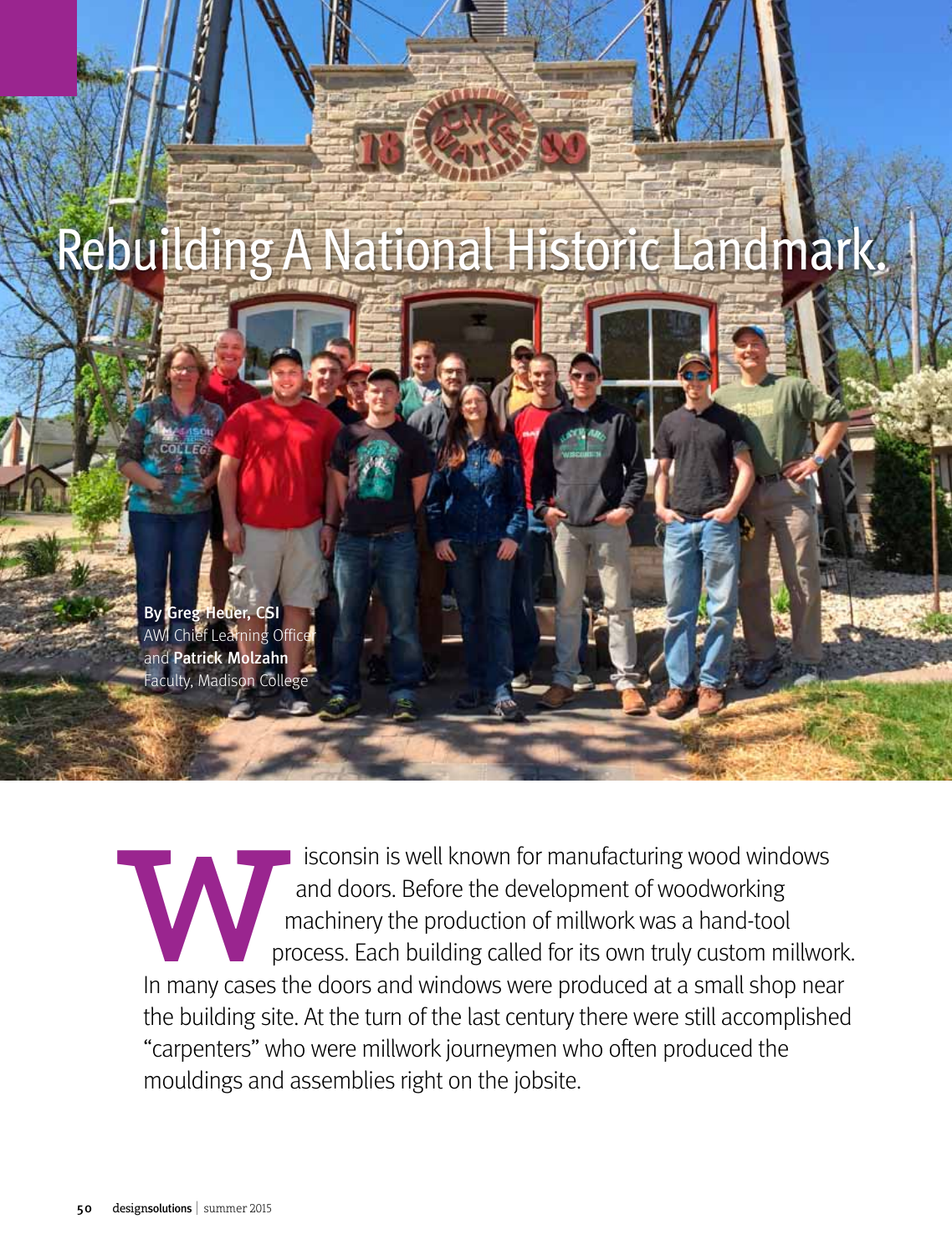From about 1855 to 1915, sawmills and millwork plants were founded along the Mississippi River. The river mills supplied the plants with abundant raw materials as the giant log rafts floated down to them. Combined with the growth of national railroads, the Midwest became the center of millwork production during that time.

Lumber production in the Lake States reached its peak between 1880- 1890. Wisconsin, with its wide-ranging stands of northern White Pine, was a key supplier for door and window makers. Students in the Cabinetmaking & Millwork program at Madison College are extending and experiencing this tradition.

## Oregon Pump House

Recently, students produced custom windows for a national historic landmark in the Village of Oregon, Wisconsin. The Oregon Pump House was built in 1899. After years of neglect, this historic structure is being brought back to life as a welcome center for the village.

Madison College students have built five windows and an entry door to replace the existing windows, which had fallen into disrepair. Building stile and rail doors and windows is challenging in itself. Building them with curved tops presents an increased level of difficulty for the woodworker. The front door and two front windows had been modified

over time into rectangles. The renovation project returned them to the original curved tops, as shown in the images.

While the windows elsewhere in the renovation were fairly standard 6-over-6 double hung units, they were also rather large. Care is needed when making units of this size with such delicate stiles, rails, and mullions. Engineering details and shop drawings were created by Patrick Molzahn, the faculty member at Madison College in charge of the project. Working from the remains of the original millwork, carefully removed and preserved, a balance between historical replication and modern function was found. The originals were in pretty rough condition. Areas were rotted away, and pieces were missing.

The class worked together, building on strengths of each individual to solve the mysteries of milling and construction done by those skilled hands so many years ago. They grew to respect the skill and craftsmanship of the original builders. They held in their hand woodwork created nearly 100 years ago.

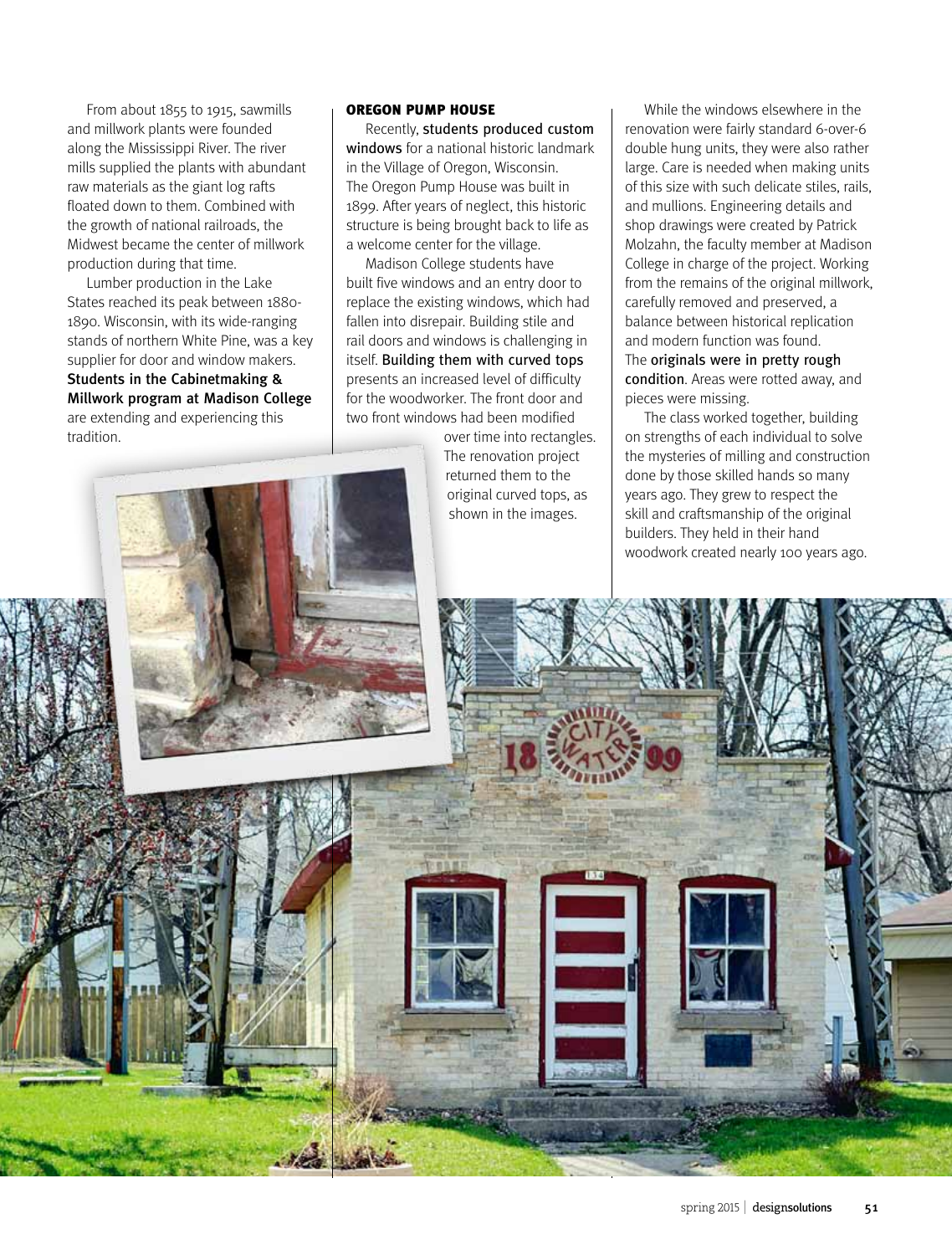

## Intense Planning

Creating cutting lists and process route sheets from the engineered drawings illustrated to each student the amount of sophisticated planning essential before you turn on the machines. Shaping the curved jambs, trims, and rails gave each student priceless experience in doing some of the fine woodworking which is a vital part of advanced wood manufacturing.

"The best memory," notes Major Glennon, "was the day we assembled the whole front door on the bench." Having worked for days on parts and pieces, the students saw the whole project come together. The building has become a visitor center, displaying the history of Oregon, Wisconsin, for current and future generations. The class has visited the completed center, taking understandable pride in the part they played in the

renovation. As an old woodworker, I feel the warmth in my heart as I realize the truth of the old saying, 'From our hands to your hands we pass on the craft.' "

The drawings and pictures tell quite a tale. I'll let them do the talking. Of particular note are the three seals shown on drawing A-8, full set with details.pdf. These modern additions to the traditional restoration/ renovation will ensure a good seal and economical HVAC performance for the building.

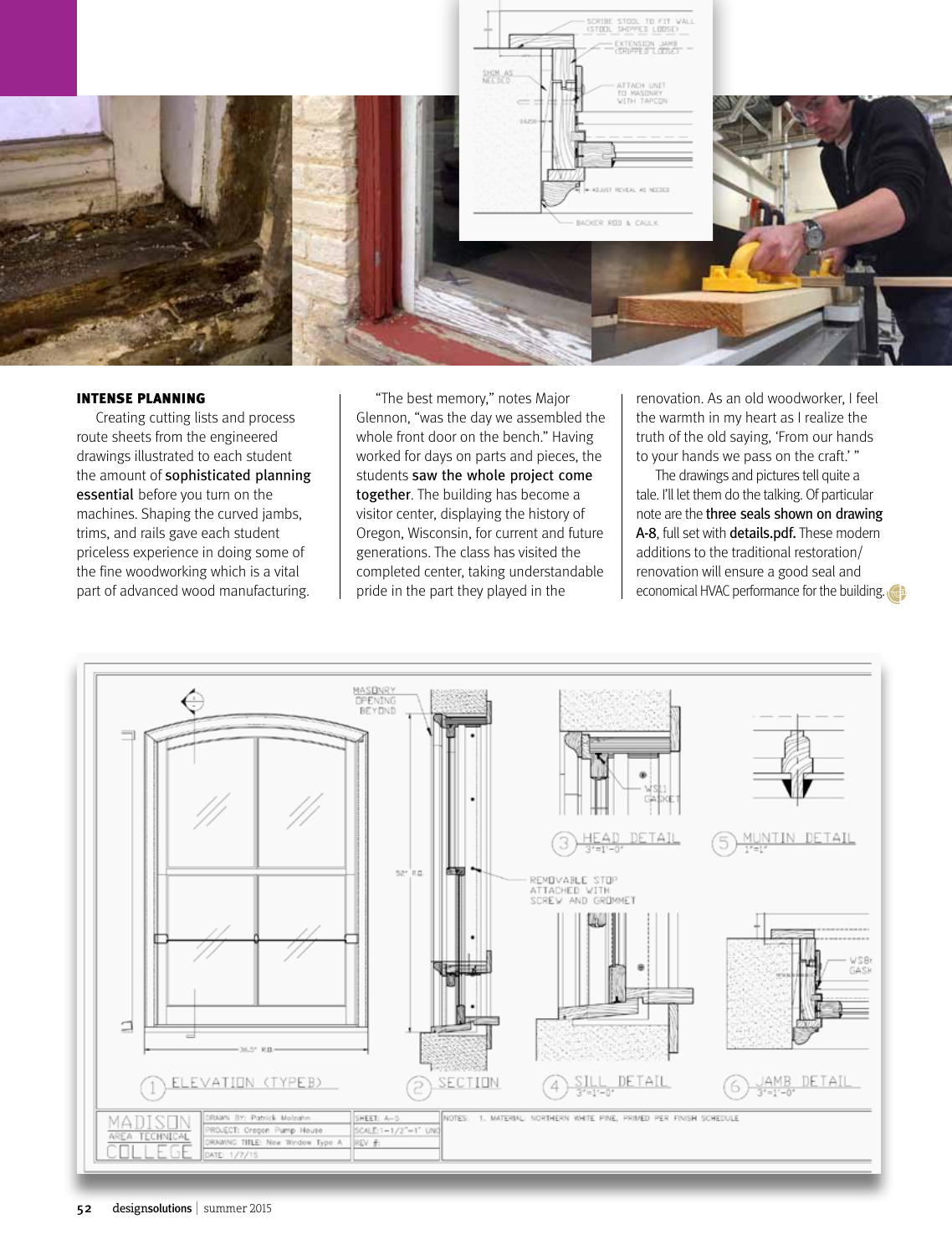

Author's Note: This was not only a class project but also a classy project. The men and women involved carry a lifetime of memories for their contributions to the renovation of the historic building. Special thanks to Patrick Molzahn, Ben Cooper, and Major Glennon for their insight and guidance during the writing of this article. For more information on the Cabinetmaking & Millwork program at Madison College, visit: http://madisoncollege.edu/program-info/cabinetmaking-and-millwork .For more information or to obtain photos for publication, contact Patrick Molzahn at 608.246.6842 or pmolzahn@madisoncollege.edu.